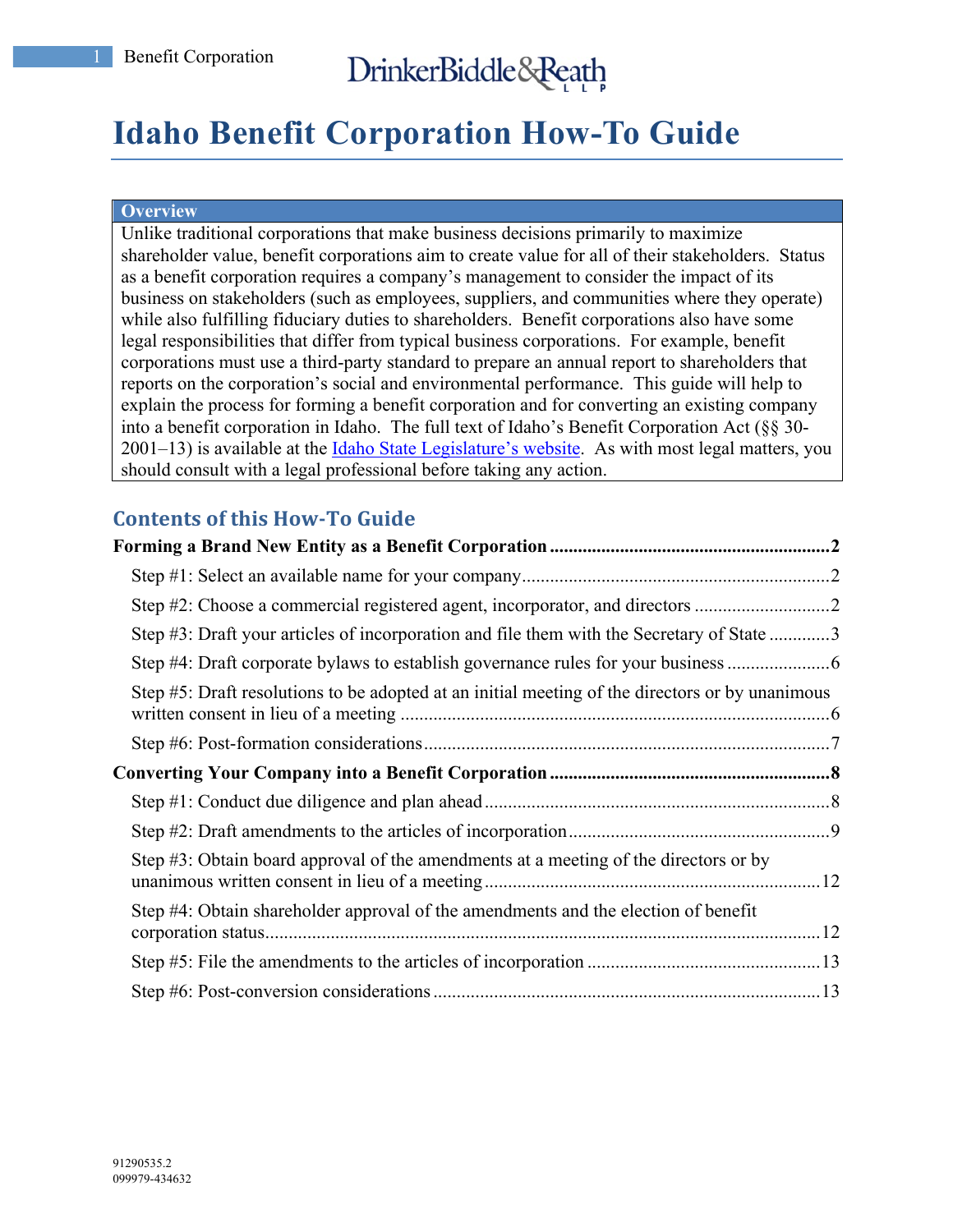# **Forming a Brand New Entity as a Benefit Corporation**

In Idaho, the process for forming a benefit corporation tracks closely to the process of forming any other type of corporation. You must file articles of incorporation with the Idaho Secretary of State and must state in that filing that the corporation is creating a benefit corporation.

## **Step #1: Select an available name for your company**

Your company's name cannot be the same as or too closely resemble another Idaho corporation's name. The name that you choose must also include the word "company", "corporation", "limited", or "incorporated", or an abbreviation of one of those words.

#### **Actions**

- Check the availability of your preferred name by searching the Idaho Secretary of State Business Name Database.
- Reserve an available name for 120 days by filing an Application for Reservation of a Corporation Name with the Idaho Secretary of State.

## **Step #2: Choose a commercial registered agent, incorporator, and directors**

You will need to designate a commercial registered agent, incorporator, and directors. Every Idaho corporation must have a commercial registered agent that agrees to accept legal documents on behalf of the corporation if it is sued. The initial directors can be appointed by the incorporator, which should be documented in written resolutions that are signed by the incorporator. The corporation may, but is not required to, appoint an individual to serve as a benefit director.<sup>1</sup> A benefit director, in addition to his/her normal duties as a director, is responsible for issuing an opinion in the annual benefit report on the benefit corporation's progress in promoting its general public benefit and any specific public benefits during that year.

<sup>&</sup>lt;sup>1</sup> Note: If the Idaho benefit corporation is publicly traded, then it is required to appoint a benefit director.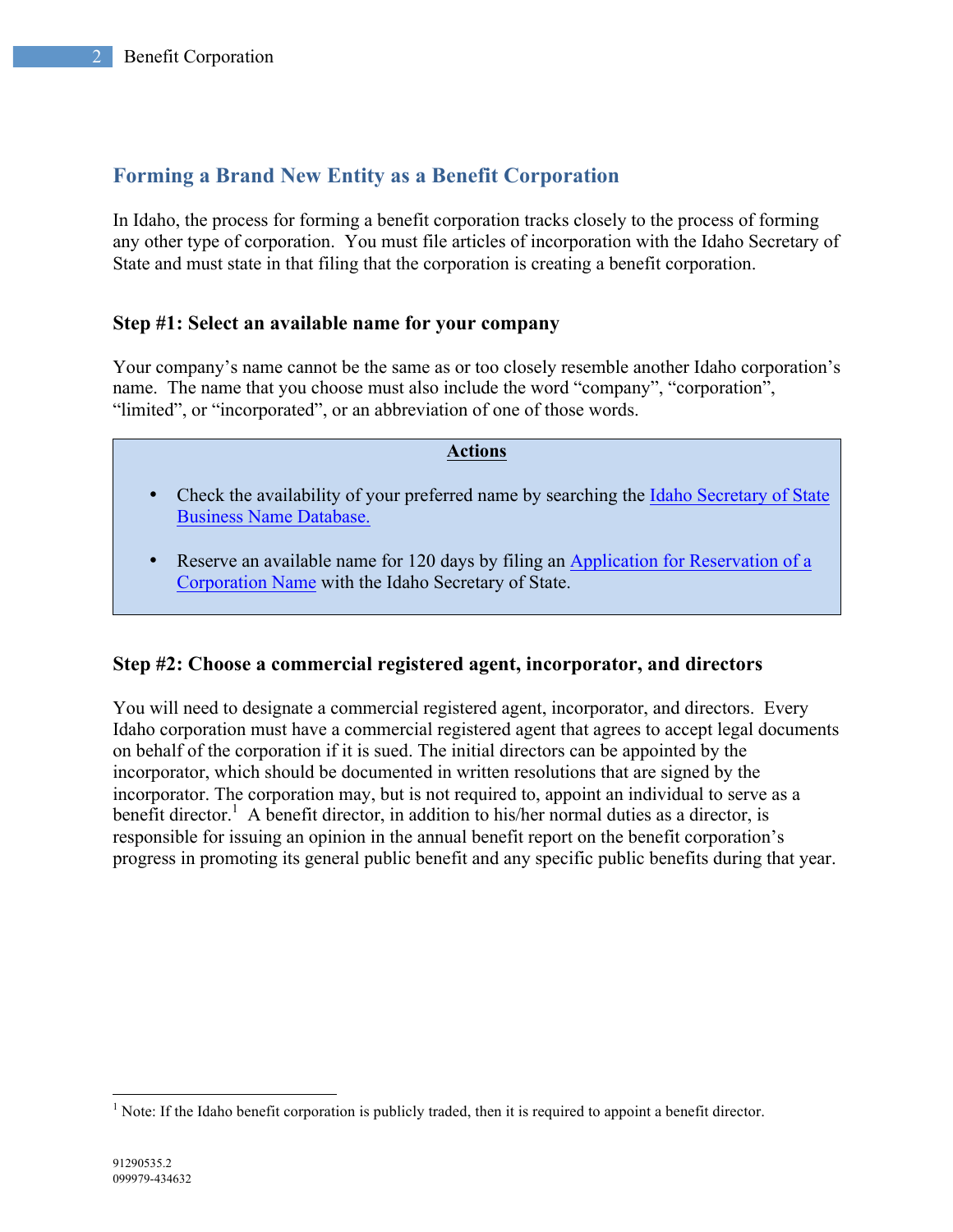| <b>Fill the Following Roles</b>                                   |                                                                                                                                                                                                |   |
|-------------------------------------------------------------------|------------------------------------------------------------------------------------------------------------------------------------------------------------------------------------------------|---|
| Commercial<br>registered agent                                    | An individual who is a full-time resident of Idaho or a business<br>$\bullet$<br>entity that is registered with the Idaho Secretary of State.                                                  | ⋈ |
| Incorporator(s)                                                   | The person(s) who initiate the process of incorporating the<br>$\bullet$<br>company by signing and filing the articles of incorporation. A<br>corporation can have more than one incorporator. | ⋈ |
| <b>Directors</b>                                                  | Members of your corporate board tasked with overseeing the<br>$\bullet$<br>affairs of your company.                                                                                            | M |
| <b>Benefit Director</b><br>(Optional, unless)<br>publicly traded) | A director whose role is to opine on the company's compliance<br>$\bullet$<br>with its general public benefit and specific public benefit(s) in<br>the annual benefit report.                  | ☑ |

| <b>Draft the Following Documents</b>      |                                                                                                                                  |  |
|-------------------------------------------|----------------------------------------------------------------------------------------------------------------------------------|--|
| <b>Resolutions of</b><br>the Incorporator | Resolutions can be used to appoint the directors. Resolutions<br>$\bullet$<br>should be written and signed by the incorporators. |  |

# **Step #3: Draft your articles of incorporation and file them with the Secretary of State**

Articles of incorporation can be created either by using a standard form provided by the Idaho Secretary of State or by drafting your own articles of incorporation. Below we describe what must be included in your company's articles of incorporation, as well as optional items that are permitted, but not required, by the Benefit Corporation Act.

**Statement of Status:** Your company's articles of incorporation must state explicitly that the company is a benefit corporation. This can be accomplished by including the following language to your articles of incorporation: "This corporation is a benefit corporation."

**Purpose:** By virtue of the Benefit Corporation Act, all benefit corporations automatically have the purpose of creating a material positive impact on society and the environment. This is called "general public benefit." You also have the option of identifying one or more "specific public benefit" purposes in your articles.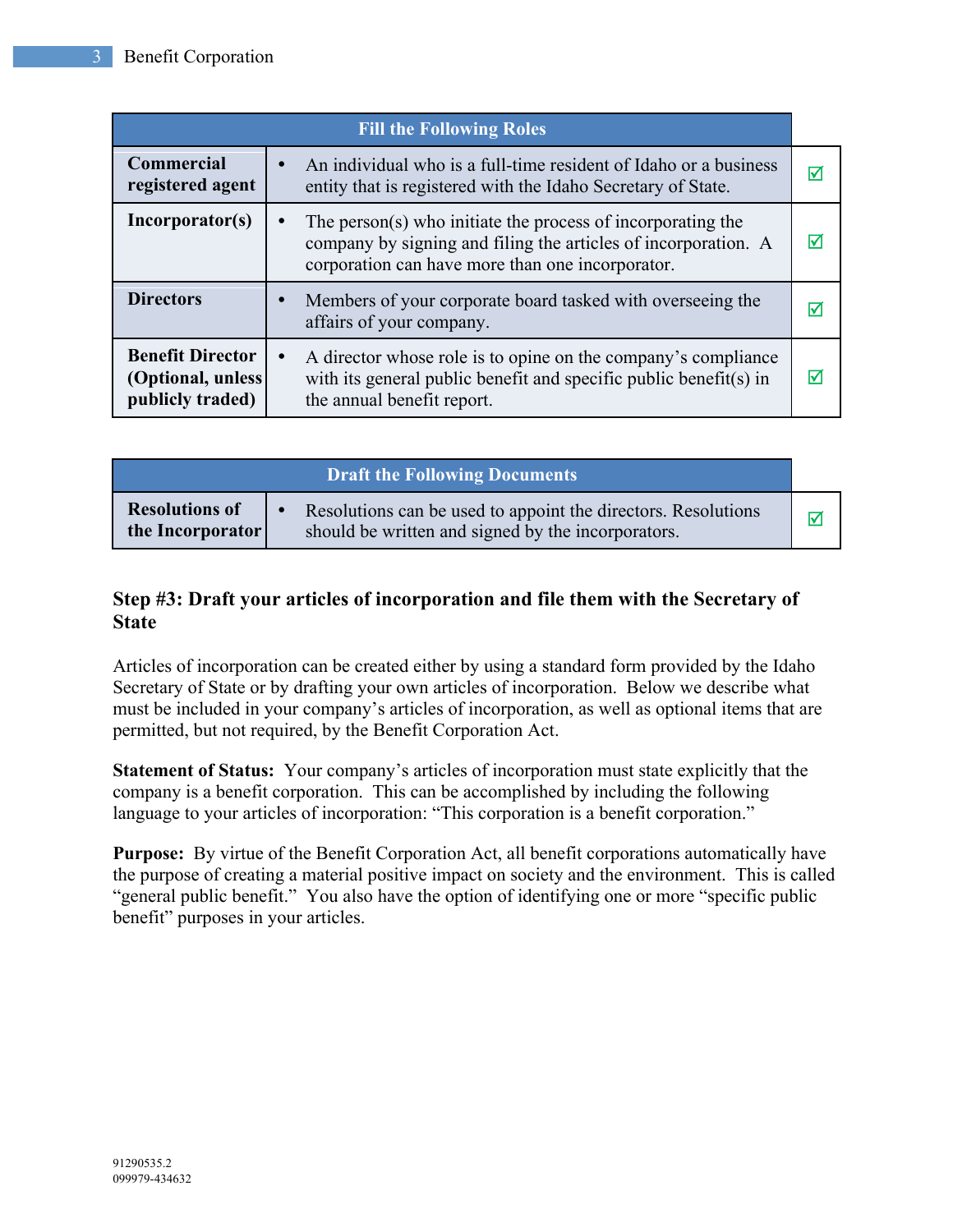#### **Optional: Include a Specific Public Benefit or Benefits In Your Articles of Incorporation**

Idaho permits benefit corporations to include one or more specific public benefit purposes in their articles of incorporation. Examples of "specific public benefits" include:

- Providing low-income or underserved individuals or communities with beneficial products or services.
- Promoting economic opportunity for individuals or communities beyond the creation of jobs in the normal course of business.
- Protecting or restoring the environment.
- Improving human health.
- Promoting the arts, sciences, or advancement of knowledge.
- Increasing the flow of capital to entities with a purpose to benefit society or the environment.
- Conferring any other particular benefit on society or the environment as specified in the benefit corporation's articles of incorporation.

*Note: In Idaho, any amendment of the articles of incorporation to amend, add, or delete a specific public benefit must be approved by your shareholders by the minimum status vote (two-thirds of each class of the outstanding shares of the company, voting separately, must vote to approve).*

**Standard of Conduct:** The directors of a benefit corporation are required to consider the effect that their actions or inaction has on the following:

- The shareholders of the benefit corporation.
- The employees of the benefit corporation.
- The subsidiaries and suppliers of the benefit corporation.
- The interests of customers as beneficiaries of the general public benefit or specific public benefit purposes of the benefit corporation.
- Community and societal factors, including those of each community in which offices or facilities of the benefit corporation, its subsidiaries, or its suppliers are located.
- The local and global environment.
- The short-term and long-term interests of the benefit corporation, including benefits that may accrue to the benefit corporation from its long-term plans and the possibility that these interests may be best served by the continued independence of the benefit corporation.
- The ability of the benefit corporation to accomplish its general public benefit purpose and any specific public benefit purpose.

Your company may require directors to prioritize certain of the above-mentioned interests in pursuit of your company's general public benefit purpose or specific public benefit purpose, if any, by including a provision in the articles of incorporation that it intends to give priority to certain considerations over others.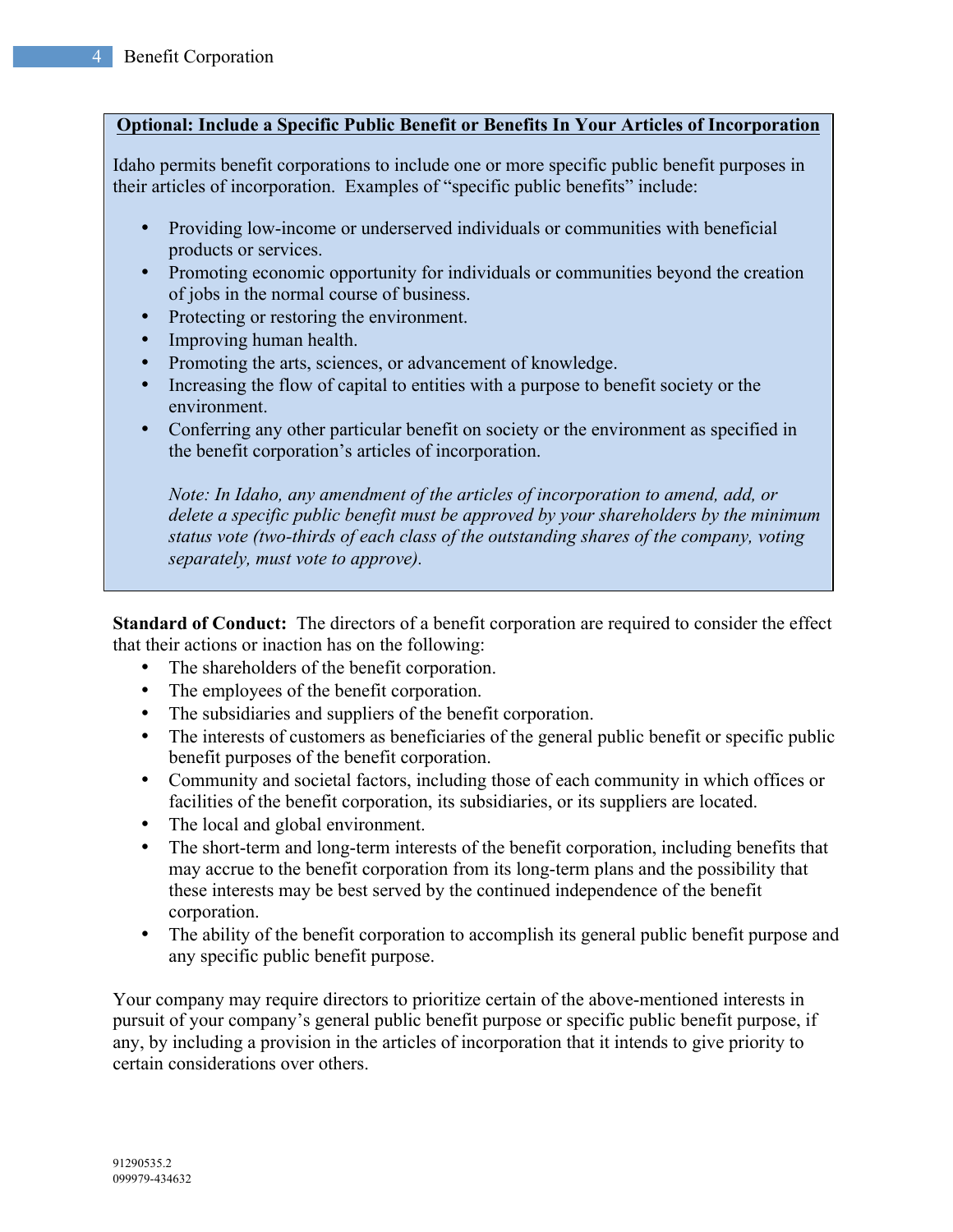**Standing for Benefit Enforcement Proceedings:** Certain parties may bring a claim against a benefit corporation by commencing a "benefit enforcement proceeding."

If the articles of incorporation are silent about this issue, benefit enforcement proceedings may be commenced only by:

- the benefit corporation itself;
- a director of the benefit corporation;
- a shareholder or a group of shareholders owning at least 2% of the outstanding shares of the benefit corporation; or
- a shareholder or a group of shareholders owning 5% or more of the outstanding equity of the benefit corporation's parent entity.

You may also include a provision in your articles of incorporation to authorize any other person or group to commence a benefit enforcement proceeding.

| <b>Using Idaho's Standard Form to Create</b><br><b>Your Articles of Incorporation</b>                                                                                                                                                                                                                                                                                                                                                                                        | <b>Drafting Your Articles of Incorporation</b><br><b>Without a Standard Form</b>                                                                                                                                                                                                                                                                         |  |
|------------------------------------------------------------------------------------------------------------------------------------------------------------------------------------------------------------------------------------------------------------------------------------------------------------------------------------------------------------------------------------------------------------------------------------------------------------------------------|----------------------------------------------------------------------------------------------------------------------------------------------------------------------------------------------------------------------------------------------------------------------------------------------------------------------------------------------------------|--|
| <b>Required Items</b>                                                                                                                                                                                                                                                                                                                                                                                                                                                        | <b>Required Actions</b>                                                                                                                                                                                                                                                                                                                                  |  |
| Access the For-Profit or Professional<br>$\bullet$<br>Corporations form via the Idaho<br>Secretary of State's website.<br>Complete the form by following the<br>$\bullet$<br>accompanying instructions.<br>Ensure that your purpose as a benefit<br>$\bullet$<br>corporation is clearly stated in a<br>separate provision.<br>Include the signature of each<br>$\bullet$<br>incorporator, and indicate that each<br>person is signing in the capacity as an<br>incorporator. | Include each provision required by<br>Idaho Stat. §§ 30-29-202.<br>Put the provisions in the order in<br>$\bullet$<br>which they appear in the statute.<br>Follow as closely as possible the<br>$\bullet$<br>wording of the statute.<br>Do not forget to include the provision<br>$\bullet$<br>stating that the corporation is a benefit<br>corporation. |  |
| <b>Optional</b>                                                                                                                                                                                                                                                                                                                                                                                                                                                              |                                                                                                                                                                                                                                                                                                                                                          |  |
| Include one or more specific public benefit purpose(s).<br>$\bullet$<br>Identify one or more considerations that the board must prioritize over other<br>$\bullet$<br>considerations.<br>Identify additional persons who are authorized to commence a benefit enforcement<br>$\bullet$<br>proceeding.                                                                                                                                                                        |                                                                                                                                                                                                                                                                                                                                                          |  |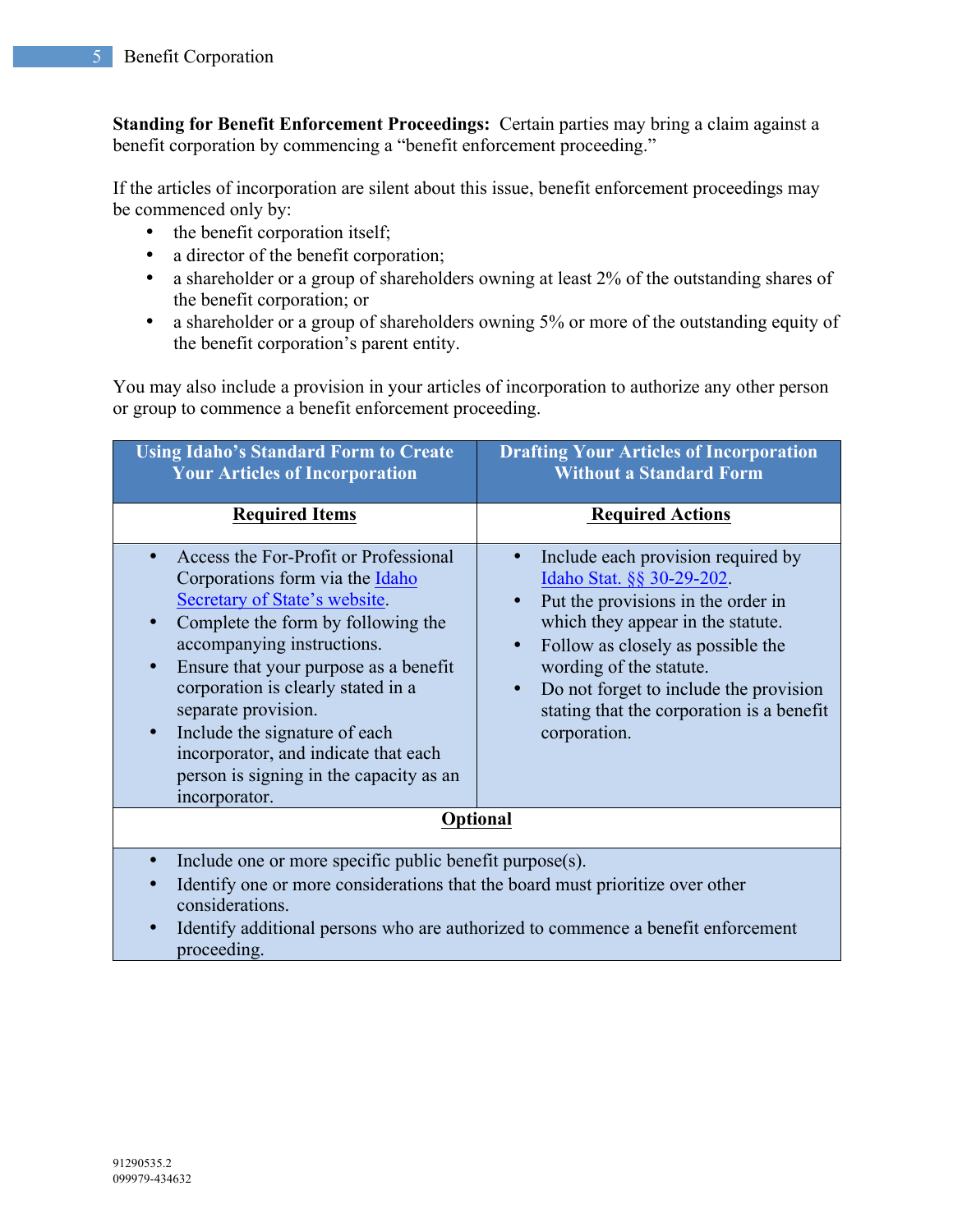## **Step #4: Draft corporate bylaws to establish governance rules for your business**

#### **Actions**

- Consider some of the unique responsibilities of benefit corporations before crafting your bylaws.
- If the benefit corporation has chosen to appoint a "benefit director," which is optional unless the company is publicly traded, consider including provisions in its bylaws setting forth the duties and powers of the position.
- If the benefit corporation has chosen to appoint a "benefit officer", the corporation should consider whether to include provisions in its bylaws setting forth the duties and powers of the position. A Benefit Officer, if any, performs management duties related to carrying out the general public benefit and, if applicable, the specific public benefit(s). The Benefit Officer is also responsible for preparing the annual benefit report.

*Note: Idaho benefit corporations must prepare an annual benefit report to shareholders each year. Consider including procedures for the creation of this report in your bylaws to help ensure that your business and its purposes are aligned.* 

# **Step #5: Draft resolutions to be adopted at an initial meeting of the directors or by unanimous written consent in lieu of a meeting**

After your corporation is formed or in connection with its formation, you should hold a meeting of the directors, at which the board's resolutions are adopted and recorded in corporate minutes. Alternatively, a meeting of the directors is not required if all directors consent in a signed writing to the proposed resolutions and those consents are included in the corporation's minutes or filed with the corporate records.

#### **Actions**

- Hold your first board of directors meeting or obtain written consent to:
	- o Appoint corporate officers.
	- o Adopt bylaws.
	- o Authorize the issuance of stock.
	- o Authorize, approve, and ratify any other preliminary tasks related to the formation of the benefit corporation.

#### **Step #6: Post-formation considerations**

After forming your benefit corporation, you should consider taking additional steps to address requirements unique to benefit corporations in Idaho. For example, you can establish procedures for the preparation the "annual benefit report," which must be provided to your shareholders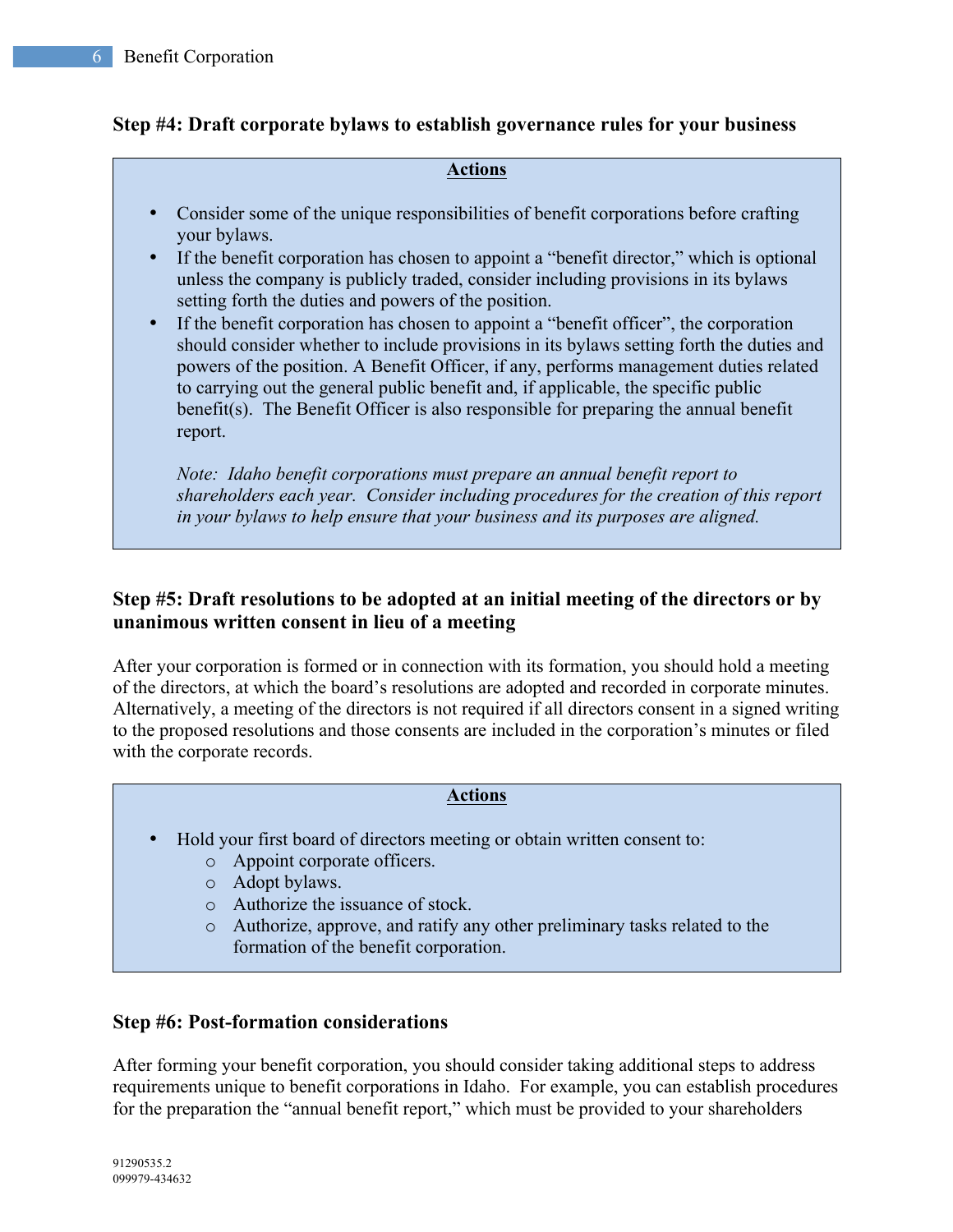within 120 days following the end of the benefit corporation's fiscal year, or concurrently with the delivery of any other annual report to shareholders, if earlier. Idaho requires benefit corporations to post the report to the public portion of the company's website, or if no public website is available, to provide it free of charge to any person who requests a copy.<sup>2</sup> For help with generating your annual benefit report, access the online tool here.

The preparation of your annual benefit report requires your company to choose a standard for defining, reporting, and assessing your corporation's overall corporate social and environmental performance. This is known as the "third-party standard." The standard you select must be comprehensive, independent, credible, and transparent. For more information on third-party standards, visit benefitcorp.net.

#### **Actions**

- Choose a third-party standard.
- Set a timeline with key dates for the preparation and filing of your annual benefit report.
- Deliver your report to each shareholder within 120 days of the end of the fiscal year, or concurrently with any other annual report you send to shareholders, if earlier.
- Post the annual report on your website.

#### **Summary: To Form a New Benefit Corporation**

#### • **In connection with formation:**

- o Draft articles of incorporation.
- o Deliver to the Idaho Secretary of State:
	- Articles of incorporation.
	- Payment of filing fee.
- o Draft:
	- Resolutions of the incorporator(s).
	- Resolutions of the board, to be adopted at a meeting or by written consent in lieu of a meeting.
	- Bylaws.

## • **Post-formation:**

- o Choose a third-party standard.
- o Prepare the annual benefit report.
- o Send the annual benefit report to all shareholders within 120 days of fiscal yearend, or concurrently with any other annual reports you send to shareholders, if earlier.
- o Post the annual benefit report publicly on the company's website.

<sup>&</sup>lt;sup>2</sup> Note: The compensation paid to directors and financial or proprietary information may be omitted from the copy of the benefit report posted online or provided when requested.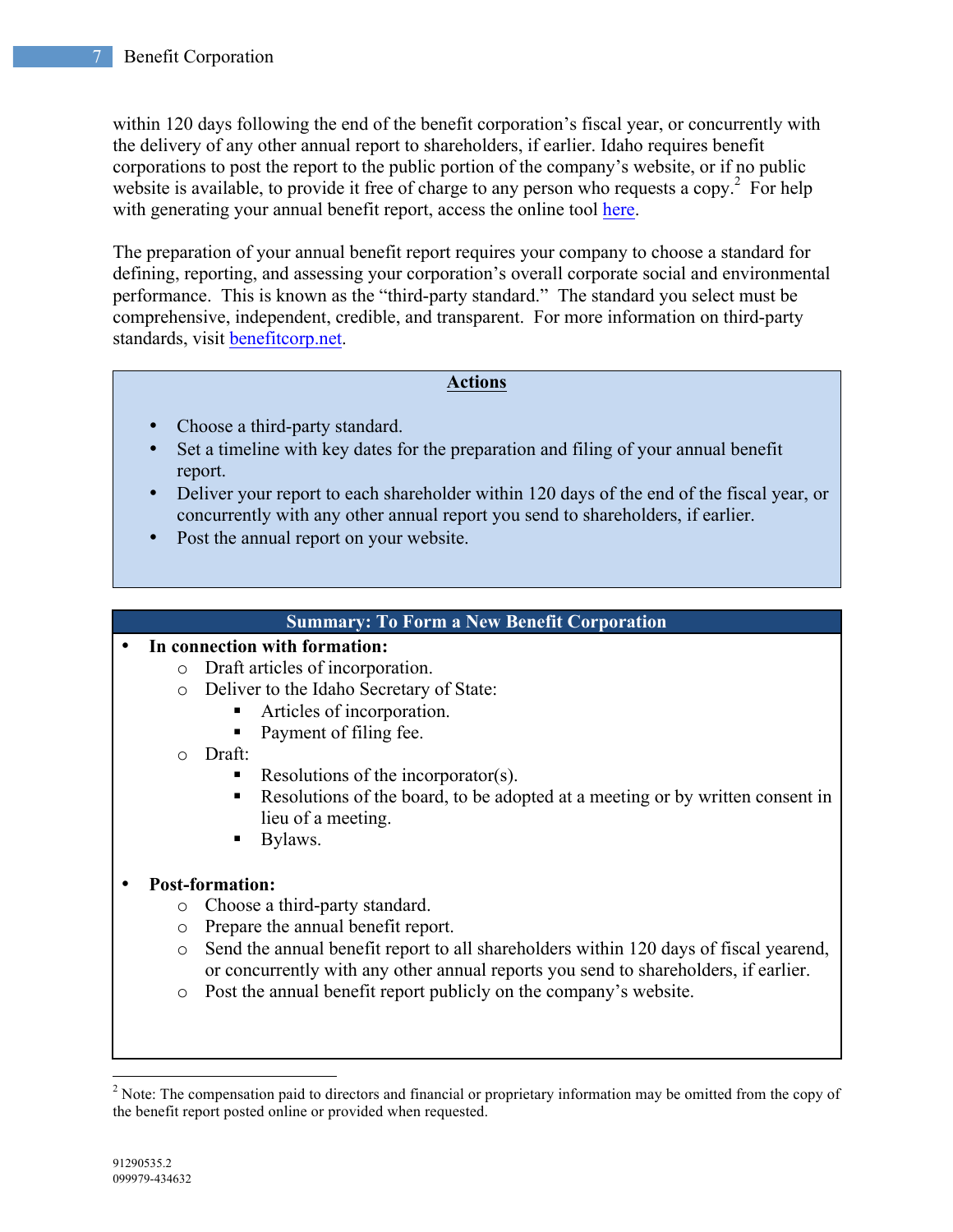# **Converting Your Company into a Benefit Corporation**

An existing corporation can become a benefit corporation by amending its articles of incorporation to include a statement that the organization is a benefit corporation. This How-To Guide addresses the steps required for an existing corporation to become a benefit corporation in Idaho.

For entities like Limited Liability Companies, Limited Partnerships, or other types of entities that are not standard business corporations, transitioning to a benefit corporation must be accomplished through a conversion or merger. If your existing company is not a business corporation and you would like it to become one, you should seek the assistance of a legal professional.

# **Step #1: Conduct due diligence and plan ahead**

There are no tax implications for an existing corporation that elects to become a benefit corporation, but this transition may impact your organization in other ways. You should review your corporate documents and contracts to determine if any updates or changes may be necessary or desirable after your company becomes a benefit corporation. You should also consider all of the changes and steps that you may need to take as you transition your business into a benefit corporation, like putting procedures in place to measure your social and environmental impact.

| <b>Required Actions</b>                                                                                                                                                                                                                                                                                                                                                                                                                                                                                                                                                                                                                                                                                               |  |  |
|-----------------------------------------------------------------------------------------------------------------------------------------------------------------------------------------------------------------------------------------------------------------------------------------------------------------------------------------------------------------------------------------------------------------------------------------------------------------------------------------------------------------------------------------------------------------------------------------------------------------------------------------------------------------------------------------------------------------------|--|--|
| Analyze and plan for business implications including:<br>$\bullet$<br>Legal requirements.<br>$\circ$<br>Corporate governance considerations.<br>$\circ$<br>Draft amendments to the articles of incorporation:<br>Include a statement that the corporation is a benefit corporation.<br>$\circ$                                                                                                                                                                                                                                                                                                                                                                                                                        |  |  |
| <b>Optional Actions</b>                                                                                                                                                                                                                                                                                                                                                                                                                                                                                                                                                                                                                                                                                               |  |  |
| Consider drafting additional amendments to the articles of incorporatoin:<br>$\bullet$<br>Consider whether to add any specific public benefits.<br>$\circ$<br>Draft amendments to bylaws, if any:<br>Draft amendments to your bylaws governing the management of the benefit<br>$\circ$<br>corporation.<br>If your company has chosen to appoint a "benefit director," which is optional<br>$\circ$<br>unless the company is publicly traded, include provisions setting forth the duties<br>and powers of the position.<br>If your company has chosen to appoint a "benefit officer," the corporation<br>$\circ$<br>should include provisions in its by laws setting forth the duties and powers of<br>the position. |  |  |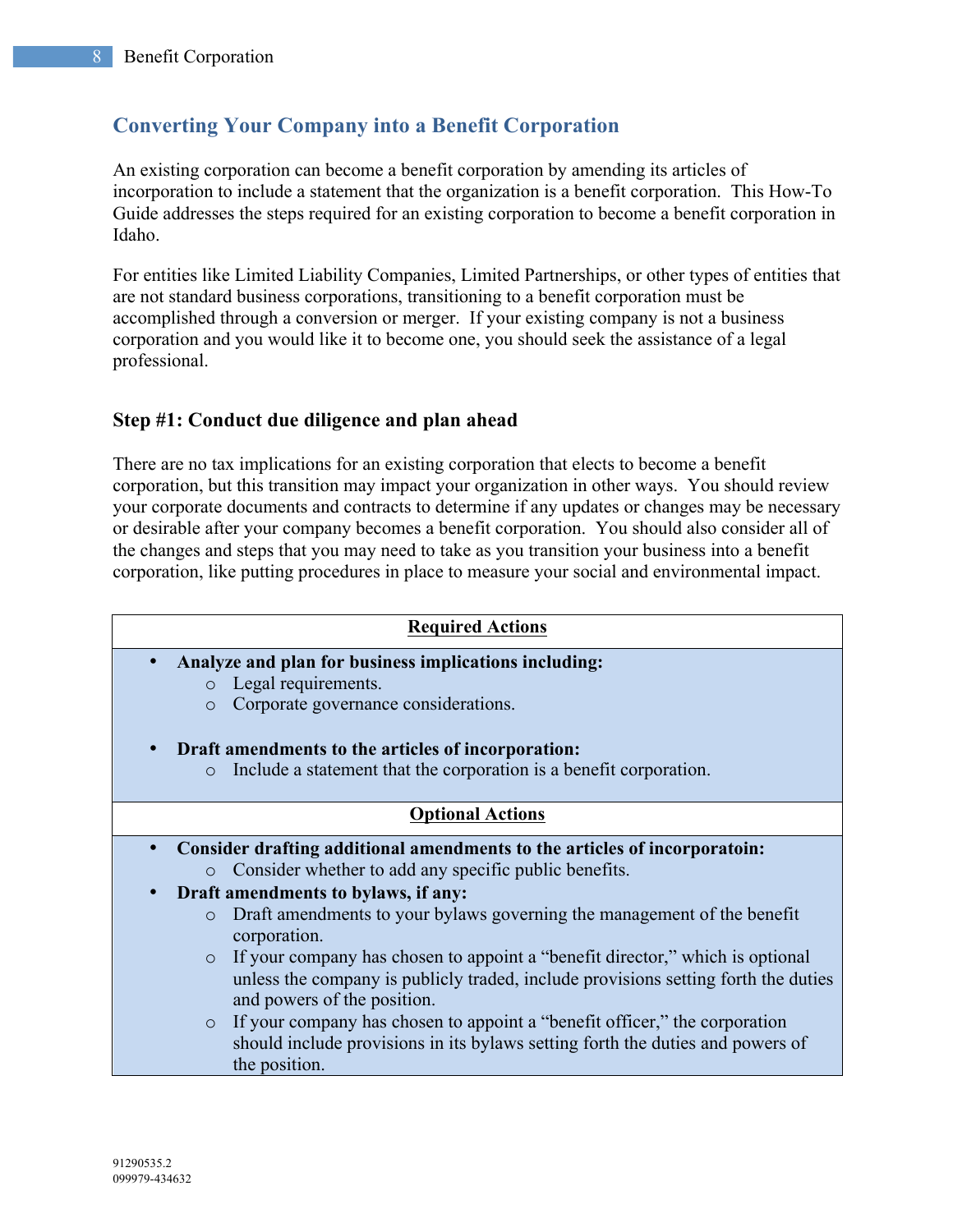| <b>Due Diligence</b>                            |                                                                                                                                                                                                                                                                                                                                                                                                          |   |
|-------------------------------------------------|----------------------------------------------------------------------------------------------------------------------------------------------------------------------------------------------------------------------------------------------------------------------------------------------------------------------------------------------------------------------------------------------------------|---|
| <b>Contracts</b>                                | • Review contracts including any bank or loan documents to<br>determine if any consents, notices, or other actions are required<br>in connection with your company's amendment of its articles of<br>incorporation.                                                                                                                                                                                      | ⋈ |
| Corporate<br>Organizational<br><b>Documents</b> | Review corporate charter and bylaws to determine if you would<br>like or need to make any changes as a result of electing benefit<br>corporation status.<br>Review corporate charter, bylaws, and any voting or other<br>shareholder agreements to determine if any consents, notices,<br>or other actions are required in connection with your<br>company's amendment of its articles of incorporation. | ∇ |

# **Step #2: Draft amendments to the articles of incorporation**

You must amend the articles of incorporation to include a statement that your company is a benefit corporation. You can do this by completing and filing Articles of Amendment, which can be found at the Idaho Secretary of State's website. If you originally drafted your articles of incorporation, you may draft your own amendments and file them with the Secretary of State. Below we describe what amendments to the articles of incorporation you must make, as well as optional amendments that are permitted, but not required, by the Benefit Corporation Act.

**Statement of Status:** You must include an amendment to the articles of incorporation that states explicitly that the company is a benefit corporation. This can be accomplished by drafting an amendment that includes the following language: "This corporation is a benefit corporation."

**Purpose:** By virtue of the Benefit Corporation Act, all benefit corporations automatically have the purpose of creating a material positive impact on society and the environment. This is called "general public benefit." You also have the option of amending the articles of incorporation to identify one or more "specific public benefit" purposes in your articles.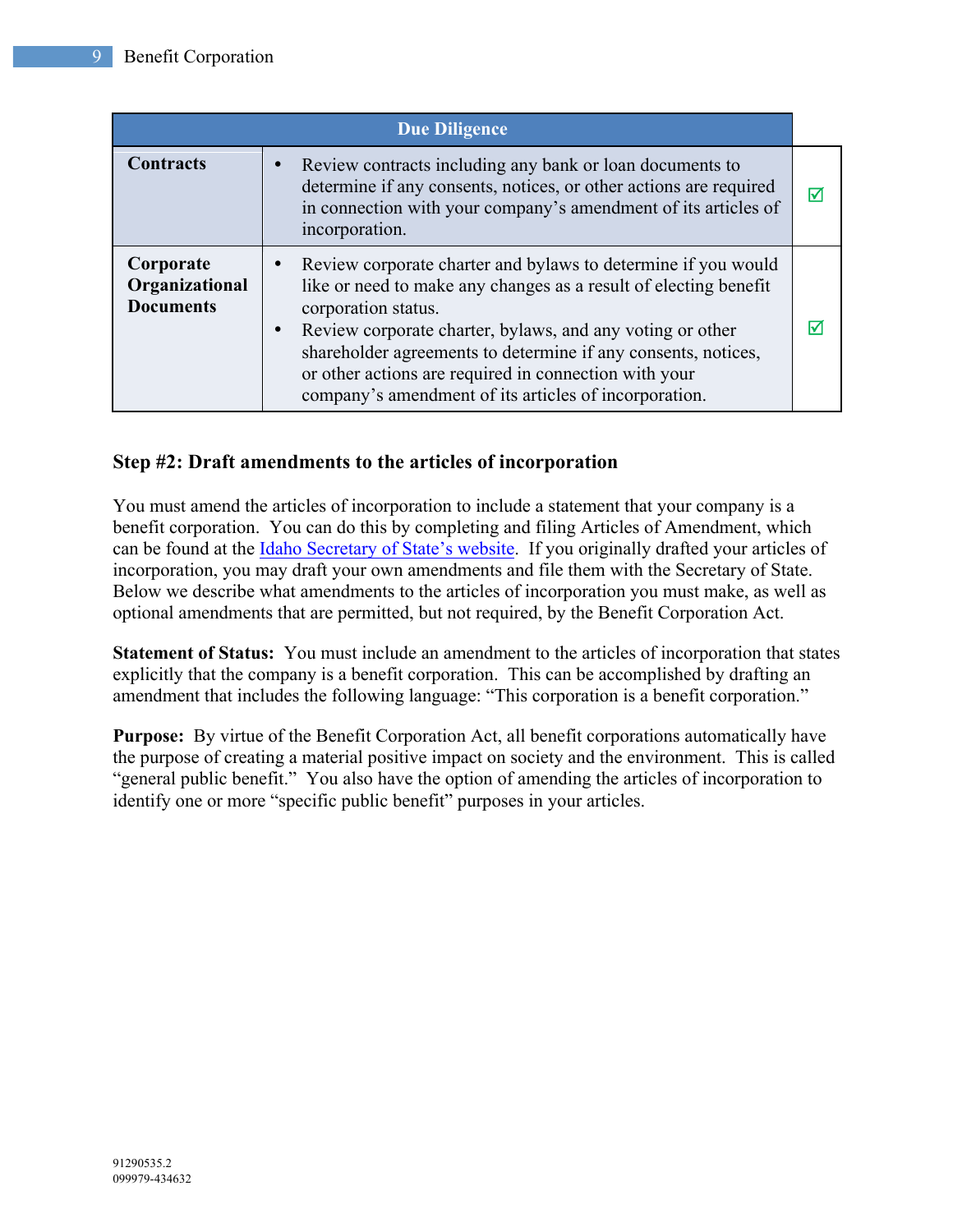#### **Optional: Include Specific Public Benefits In Your Articles of Incorporation**

Idaho permits benefit corporations to include one or more specific public benefit purposes in their articles of incorporation. Examples of "specific public benefits" include:

- Providing low-income or underserved individuals or communities with beneficial products or services.
- Promoting economic opportunity for individuals or communities beyond the creation of jobs in the normal course of business.
- Protecting or restoring the environment.
- Improving human health.
- Promoting the arts, sciences, or advancement of knowledge.
- Increasing the flow of capital to entities with a purpose to benefit society or the environment.
- Conferring any other particular benefit on society or the environment as specified in the benefit corporation's articles of incorporation.

*Note: In Idaho, you may amend the articles of incorporation to amend, add, or delete a specific public benefit if approved by your shareholders in a minimum status vote (twothirds of each class of the outstanding shares of the company, voting separately, must vote to approve).* 

**Standard of Conduct:** The directors of a benefit corporation are required to consider the effect that their actions or inaction has on the following:

- The shareholders of the benefit corporation.
- The employees and workforce of the benefit corporation, its subsidiaries, and its suppliers.
- The interests of customers as beneficiaries of the general public benefit or specific public benefit purposes of the benefit corporation.
- Community and societal factors, including those of each community in which offices or facilities of the benefit corporation, its subsidiaries, or its suppliers are located.
- The local and global environment.
- The short-term and long-term interests of the benefit corporation, including benefits that may accrue to the benefit corporation from its long-term plans and the possibility that these interests may be best served by the continued independence of the benefit corporation.
- The ability of the benefit corporation to accomplish its general public benefit purpose and any specific public benefit purpose.

You may amend the articles of incorporation to require directors to prioritize certain of the above-mentioned interests in pursuit of your company's general public benefit purpose or specific public benefit purpose, if any, by including a provision in the articles of incorporation that it intends to give priority to certain considerations over others.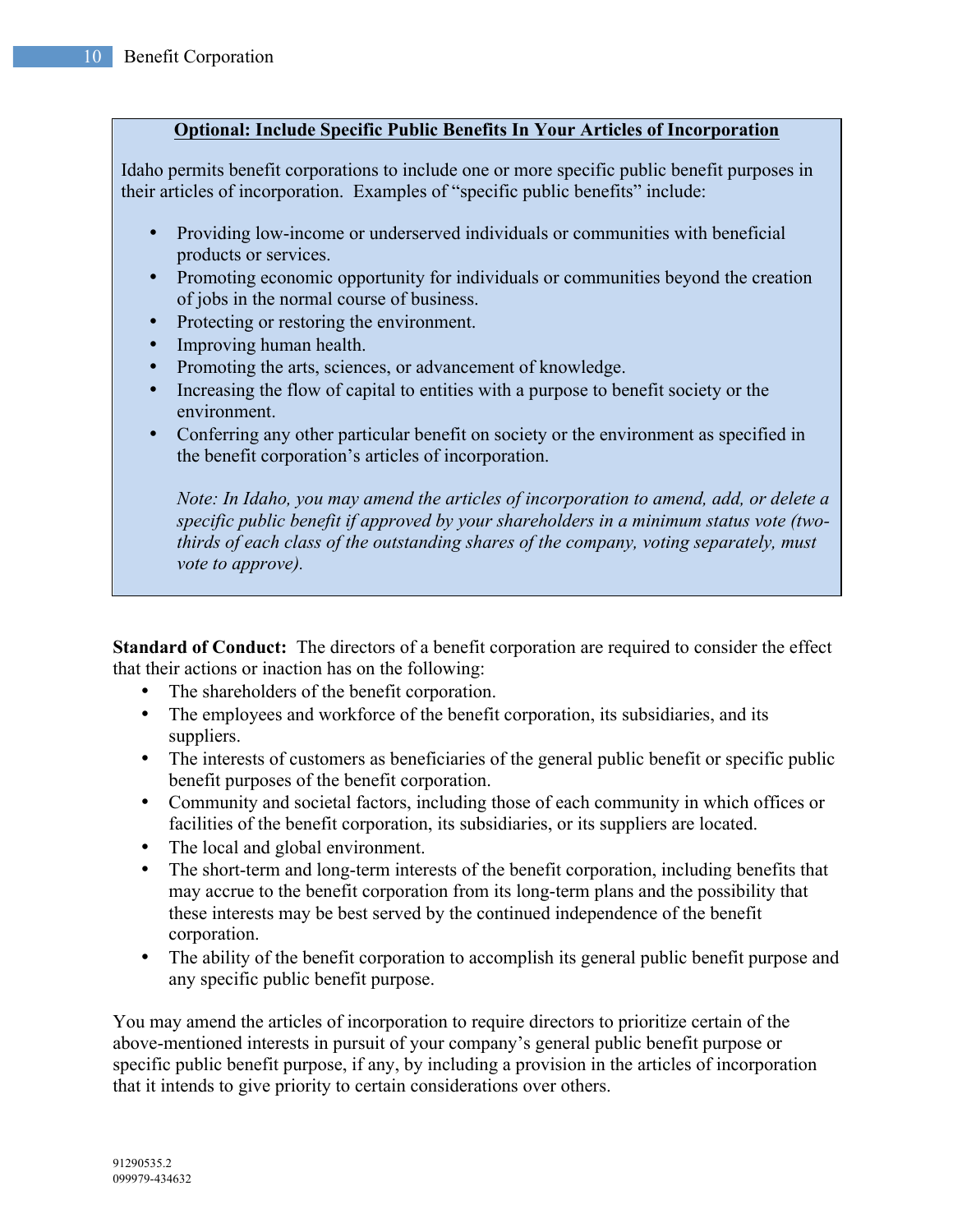**Standing for Benefit Enforcement Proceedings:** Certain parties may bring a claim against a benefit corporation by commencing a "benefit enforcement proceeding."

If the articles of incorporation are silent about this issue, benefit enforcement proceedings may be commenced only by:

- the benefit corporation itself;
- a director of the benefit corporation;
- a shareholder or a group of shareholders owning at least 2% of the outstanding shares of the benefit corporation; or
- a shareholder or a group of shareholders owning 5% or more of the outstanding equity of the benefit corporation's parent entity.

You may also include a provision in your articles of incorporation to authorize any other person or group to commence a benefit enforcement proceeding.

| <b>Using Idaho's Standard Form to Amend</b><br><b>Your Articles of Incorporation</b>                                                                                                                                                                                               | <b>Drafting Amendments to Your Articles of</b><br><b>Incorporation</b>                                                                                                                                                                                                                                                                       |  |
|------------------------------------------------------------------------------------------------------------------------------------------------------------------------------------------------------------------------------------------------------------------------------------|----------------------------------------------------------------------------------------------------------------------------------------------------------------------------------------------------------------------------------------------------------------------------------------------------------------------------------------------|--|
| <b>Required Items</b>                                                                                                                                                                                                                                                              | <b>Required Actions</b>                                                                                                                                                                                                                                                                                                                      |  |
| Find Form Articles of Amendment<br>on the Idaho Secretary of State's<br>website.<br>Include the required new provision<br>stating that the corporation is a<br>benefit corporation.<br>Complete other required information.<br>File the form with the Idaho<br>Secretary of State. | Include each provision required by<br>Idaho Stat. §§ 30-29-1006.<br>Put the provisions in the order in which<br>they appear in the statute.<br>Follow as closely as possible the<br>$\bullet$<br>wording of the statute.<br>Do not forget to include the provision<br>$\bullet$<br>stating that the corporation is a benefit<br>corporation. |  |
| <b>Optional Amendments</b>                                                                                                                                                                                                                                                         |                                                                                                                                                                                                                                                                                                                                              |  |
| Include one or more specific public benefit purpose(s).<br>Identify one or more considerations that the board must prioritize over other                                                                                                                                           |                                                                                                                                                                                                                                                                                                                                              |  |

- Identify one or more considerations that the board must prioritize over other considerations.
- Identify additional persons who are authorized to commence a benefit enforcement proceeding.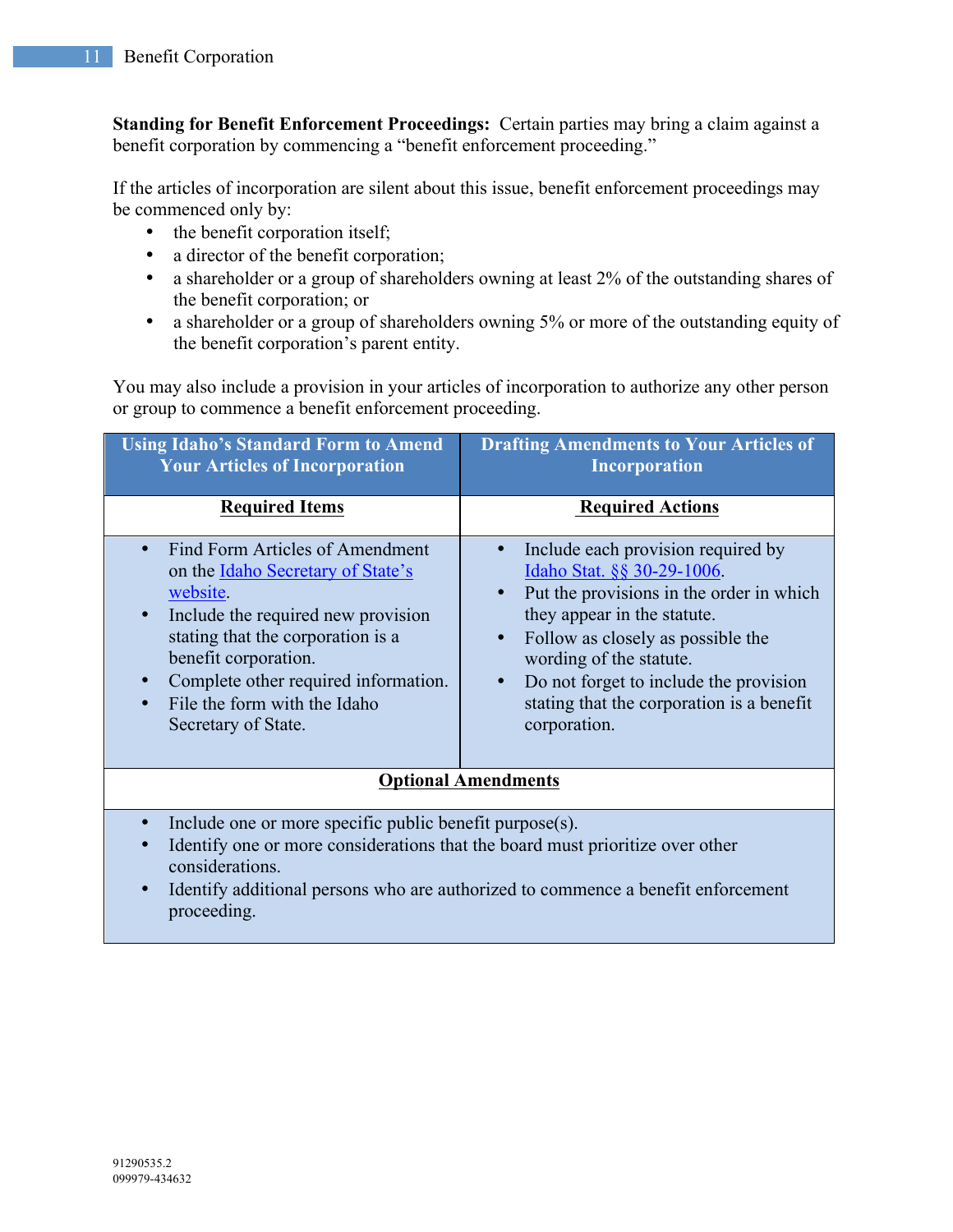# **Step #3: Obtain board approval of the amendments at a meeting of the directors or by unanimous written consent in lieu of a meeting**

The board of directors will have to approve any amendments to the existing articles of incorporation and any amendments to the bylaws by adopting resolutions that reflect the board's approval of the amendments, using the procedures laid out in Idaho Stat. §§ 30-29-1001–09; §§ 30-29-1020–21, your current articles of incorporation and bylaws. You may convene a special meeting to vote on your plan or conduct a vote during one of your scheduled board meetings. The amendments must be approved by a majority of the board at a meeting where a quorum is present. The board must then adopt resolutions approving the amendments and record the resolutions in the minutes.

Alternatively, if your bylaws so allow, the board may adopt the resolutions in lieu of a meeting if all directors consent in a signed writing to the proposed actions and those consents are included in the corporation's minutes or filed with the corporate records. Check your articles of incorporation and your bylaws for any additional requirements for board approval of amendments that they may impose.

#### **Actions**

- Review your articles of incorporation and bylaws to determine the procedures required for the board to adopt amendments to those documents.
- Propose your amendments at a regular meeting or a special meeting of the board of directors and vote on the proposal, or obtain the written signed consent of all directors authorizing the amendments.
- Document the board's approval with resolutions recorded in the meeting minutes.

*Note: If by vote, the board must approve the amendments by a majority vote in favor of the amendments at a meeting where a quorum is present.*

## **Step #4: Obtain shareholder approval of the amendments and the election of benefit corporation status**

Your shareholders will have to approve the decision to become a benefit corporation and the required amendments to the articles of incorporation. Shareholders can approve the amendment by voting at a shareholder meeting or by signing a written consent. When voting to amend the articles of incorporation to include the statement that the corporation is a benefit corporation, the amendment must be passed by a "minimum status vote," in which the holders of at least twothirds of each class of the outstanding shares of the corporation, voting separately, approve the amendment.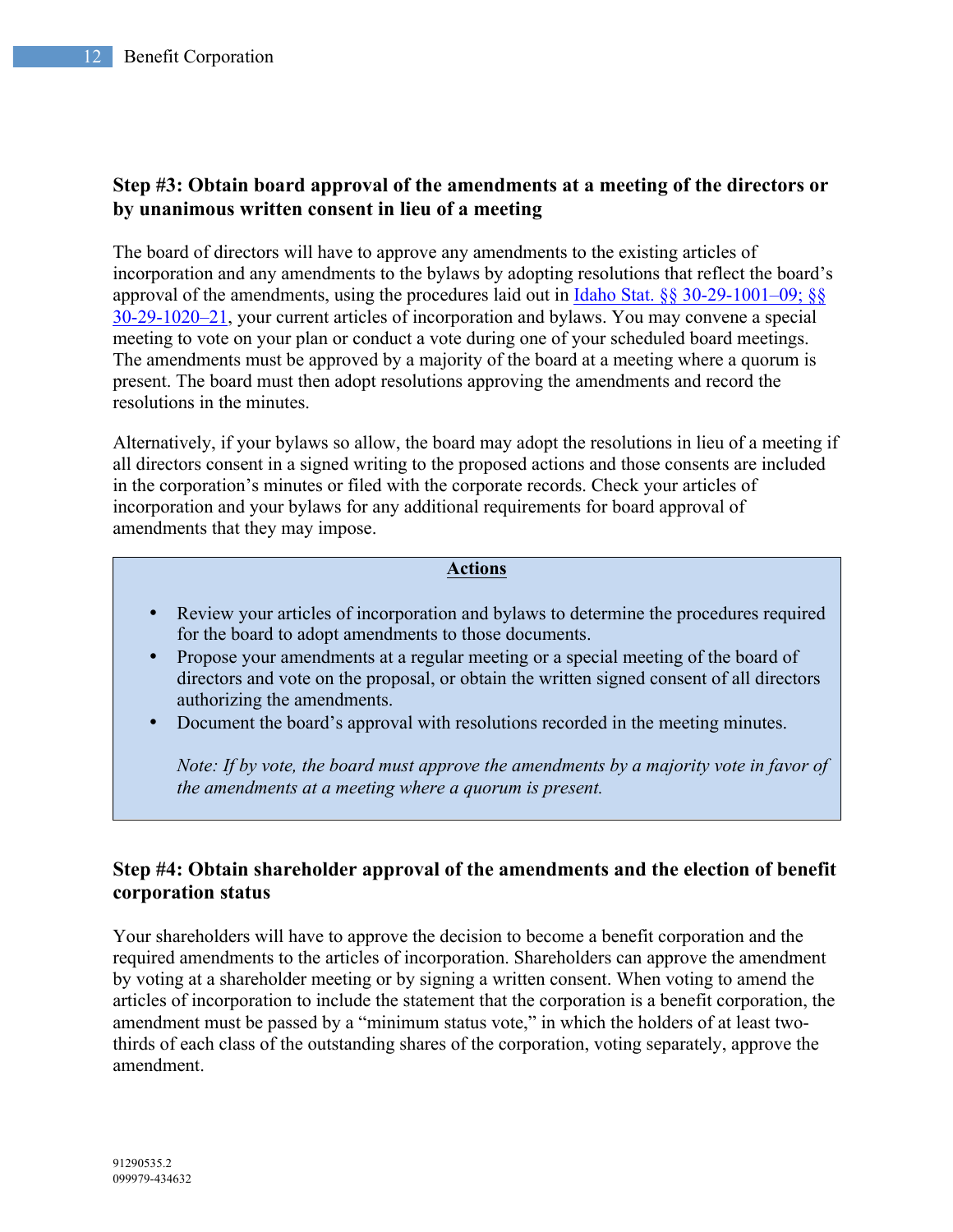A shareholder meeting is not required if the action is approved by all of the shareholders evidenced by one or more consents describing the proposed action or amendment, signed by each shareholder and included in the minutes or filed with the corporate records reflecting the action approved. Check your articles of incorporation and your bylaws for any additional requirements for shareholder approval of amendments that they may impose.

#### **Actions**

- Review your articles of incorporation and bylaws to determine the procedures required for the shareholders to adopt amendments to those documents.
- Hold a vote on any amendments to your articles of incorporation or draft a consent and have it signed by all shareholders.
- Document the shareholders' approval in the meeting minutes or corporate records.

*Note: A "minimum status vote" is needed for shareholder approval of the amendment to the articles stating that the corporation is a benefit corporation ("Minimum status vote" means the approval of the holders of at least 2/3 of the outstanding shares of each class of shares entitled to vote, regardless of any voting limitations in the articles).*

## **Step #5: File the amendments to the articles of incorporation**

File your approved amendments to your articles of incorporation with the Idaho Secretary of State.

## **Step #6: Post-conversion considerations**

After forming your benefit corporation, you should consider taking additional steps to address requirements unique to benefit corporations in Idaho. For example, you can establish procedures for preparing the annual benefit report, which you must provide to your shareholders within 120 days following the end of the benefit corporation's fiscal year, or concurrently with any other annual report is delivered to shareholders, if earlier. Idaho requires benefit corporations to post the report to the public portion of the company's website, or if no public website is available, to provide it free of charge to any person who requests a copy.<sup>3</sup> For help with generating your annual benefit report, access the online tool here.

The preparation of your annual benefit report requires your company to choose a standard for defining, reporting, and assessing your corporation's overall corporate social and environmental performance. This is known as the "third-party standard." The standard you select must be comprehensive, independent, credible, and transparent. For more information on third-party standards, visit benefitcorp.net.

<sup>&</sup>lt;sup>3</sup> Note: The compensation paid to directors and financial or proprietary information may be omitted from the copy of the benefit report posted online or provided when requested.